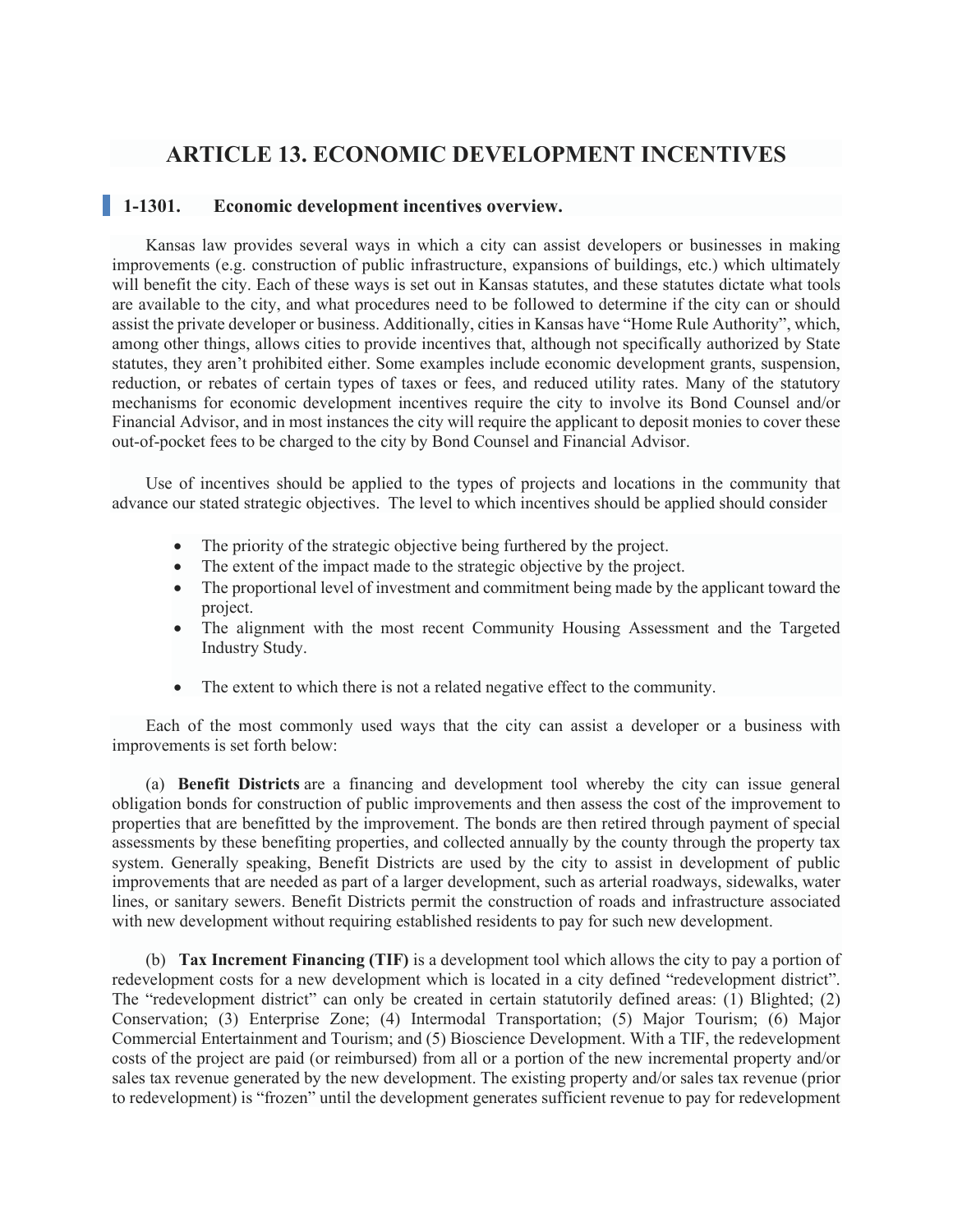costs that the city and developer of the project have previously agreed can be paid by the new revenue or until the redevelopment district expires. Under Kansas law, these redevelopment costs may go toward public infrastructure improvements, including road and utility construction, as well as demolition of existing structures, but may not go toward private building construction. By statute, 20 mills for schools and 1.5 mills for the State are protected from being paid (i.e. diverted) toward redevelopment costs, and increment payments are limited to 20 years from approval of the project plan associated with the redevelopment. The city has complete discretion over whether and how much property tax, sales tax and other local revenues will be captured by the TIF. The city may, if requested by the developer, issue bonds supported by TIF revenues, or TIF revenues plus a general obligation pledge of the city.

(c) **Transportation Development District (TDD)** is a special taxing district whereby a petitioner, consisting of 100% of the landowners in an area, requests the city to levy special assessments or impose a sales tax of up to 1% on goods and services sold within a given area (the district). Upon creation of a TDD, the revenue generated by TDD special assessments or sales tax may pay (or reimburse) the costs of transportation infrastructure improvements in and around the new development. The city may, upon request of the petitioner, issue bonds supported by the TDD revenues.

(d) **Community Improvement Districts (CID)** allow a property owner to petition the city to levy special assessments or impose up to an additional 2% sales tax within a designated area (the district) to pay (or reimburse) eligible project costs. These costs may include infrastructure, design, engineering, and construction-related activities. Unlike a TDD, the special assessments or sales taxes must be spent on improvements within the boundaries of the CID. The city may, upon request of the petitioner, issue bonds supported by the CID revenues.

(e) **Neighborhood Revitalization District (NRD)** allows the city to designate a geographical area or structure as a neighborhood revitalization area if the city finds the area or structure meets certain statutory criteria, mostly focusing on dilapidation, deterioration, and the need for revitalization for the health, safety, and welfare of inhabitants. The area or structure designated can be commercial or residential. Once an area or structure is designated, property owners are entitled to an annual rebate of the city's share of property taxes equal to the increase in taxes directly attributable to improvements they made to the area or structures for a period not to exceed 10 years. By statute, 20 mills for schools are preserved from being rebated to property owners. The city may enter into agreements with other taxing jurisdictions (e.g. County, Fire District) so their taxes are also rebated to the property owner who makes improvements in the area or to the structure.

(f) **Downtown Redevelopment District (DRD)** allows the city to make application to the Kansas Secretary of Commerce to designate a downtown area (can include commercial and residential) as eligible for a rebate of the incremental increase in real property taxes (appraised value must increase by at least 25%) collected from property that has undergone approved improvements. The rebate of the increment can only extend for nine years and can equal 100% in years 1 through 5, 80% in year 6, 60% in year 7, 40% in year 8, and 20% in year 9. This tool is very similar to a Neighborhood Revitalization District but takes away the need to seek agreement by other taxing jurisdictions to include their tax increment as part of the rebate because approval by the Secretary of Commerce mandates that all taxing jurisdictions be subject to the rebate of the increment.

(g) **STAR Bonds** provide Kansas municipalities the opportunity to issue bonds to finance the development of major commercial entertainment and tourism areas and use city and state sales tax revenue generated by the development to pay off the bonds. In order to be considered a major commercial entertainment and tourism area, a proposed project must be capable of being characterized as a statewide and regional destination, and include a high quality innovative entertainment and tourism attraction, containing unique features which will increase tourism, generate significant positive and diverse economic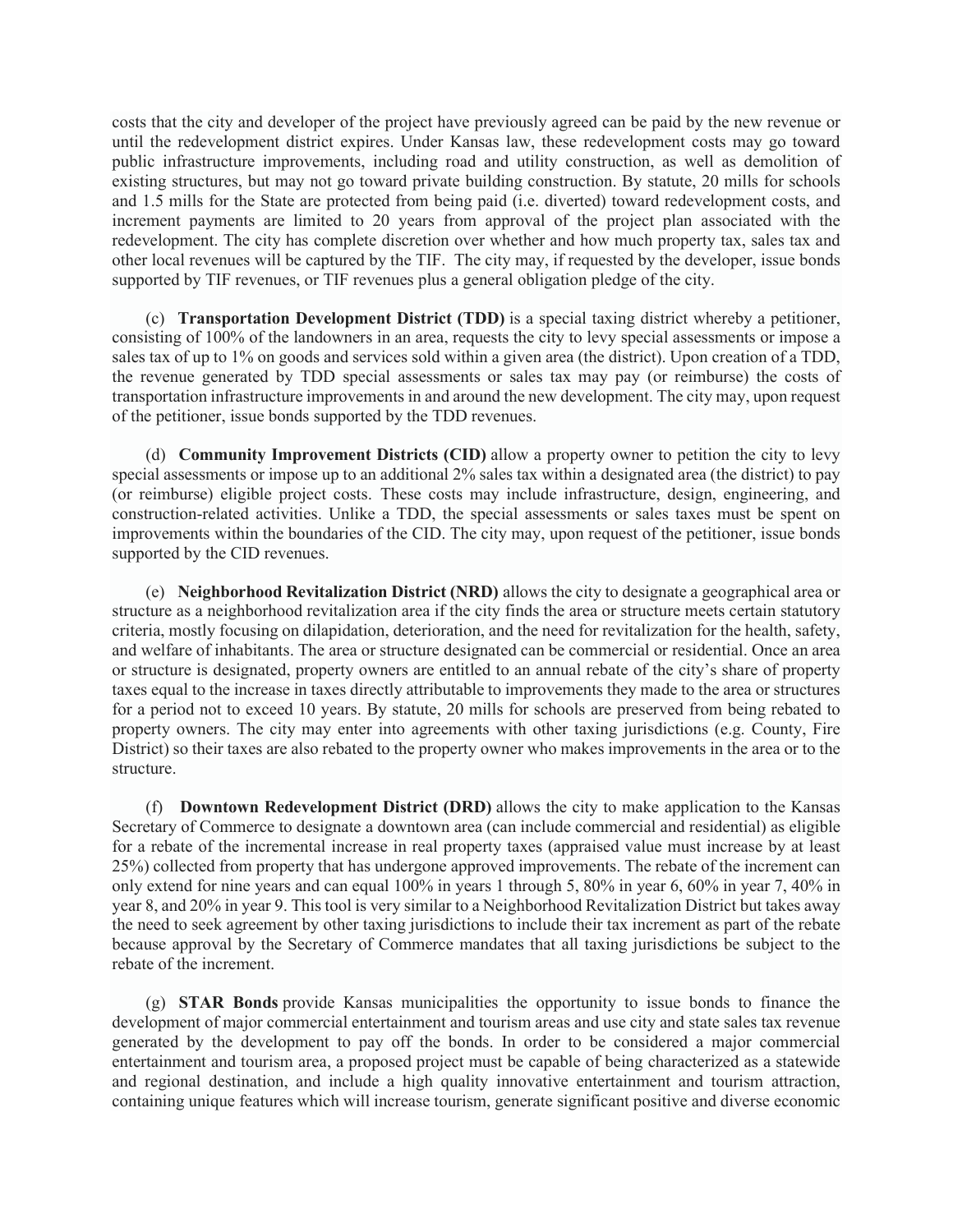and fiscal impacts and be capable of sustainable development over time. The Kansas Secretary of Commerce ultimately approves the use of STAR bond proceeds within a STAR Bond Project District once the District is established by a governing body. A STAR district functions much like a TIF, but is enhanced by the state's contribution of its share of sales taxes. The city issues the STAR bonds which may be supported solely by STAR revenues or by a combination of STAR revenues and a general obligation pledge of the city.

(h) **Constitutional Tax Abatements** are permitted pursuant to Kansas statutes and the State Constitution. Cities may provide qualified businesses an exemption of up to 100% of property taxes, for a period not to exceed 10 years, on the land where a new business or expansion of a business is built. In general, the only businesses eligible for tax abatements are those involved in (1) manufacturing; (2) research and development; and (3) interstate warehousing. Tax abatements are not permitted for any retail business, thus no component of an abated project can involve retail.

(i) **Industrial Revenue Bonds (IRBs)** can be issued by cities to provide financing for a wide range of private business facilities. The two most common scenarios where IRBs are issued are: (1) in connection with a tax abatement, and (2) in connection with a commercial development to purchase construction materials and/or personal property for a new or expanded facility, which then allows for materials and personal property to be purchased exempt from sales tax. If IRBs are issued in connection with a tax abatement, title to the abated facility generally is conveyed or leased to the city and then leased back to the business, but only for as long as the IRBs are still outstanding. Significantly, issuance of IRBs does not affect the city's credit or indebtedness rating.

(j) **"Home Rule Authority" Incentives** are not necessarily statutory based but can be offered by cities if the incentive is not specifically prohibited by a State statute. This category of incentives is sort of a catch-all and is considered by the city in very limited circumstances, on a case by case basis, and typically will require a Development Agreement. Examples of these incentives that may be considered by the city are as follows:

- 1. Excise Tax: For residential development, suspension, reduction, or waiver of the excise tax on the act of platting and building within the city (See City Code, Chapter XVI, Art. 6).
- 2. Economic Development Grant: Financial assistance provided by the city for the purpose of economic development.
- 3. Property Tax Rebate: Reimbursement by the city, for economic development purposes, of all or a portion of city assessed property taxes.
- 4. Permit Fees: Suspension, reduction, or waiver of certain city imposed fees, for the purpose of economic development.
- 5. Utility Rates and Charges: Suspension or reduction of certain rates or charges for city provided utilities.

(Ord. 2361; Ord. 2408)

## **1-1302. Criteria for economic incentives.**

Whether the city is able to grant or approve one or more of the above economic incentives is largely controlled by applicable Kansas statutes and Constitutional provisions and is discretionary with the governing body of the city. However, above and beyond the question of whether the city is legally able to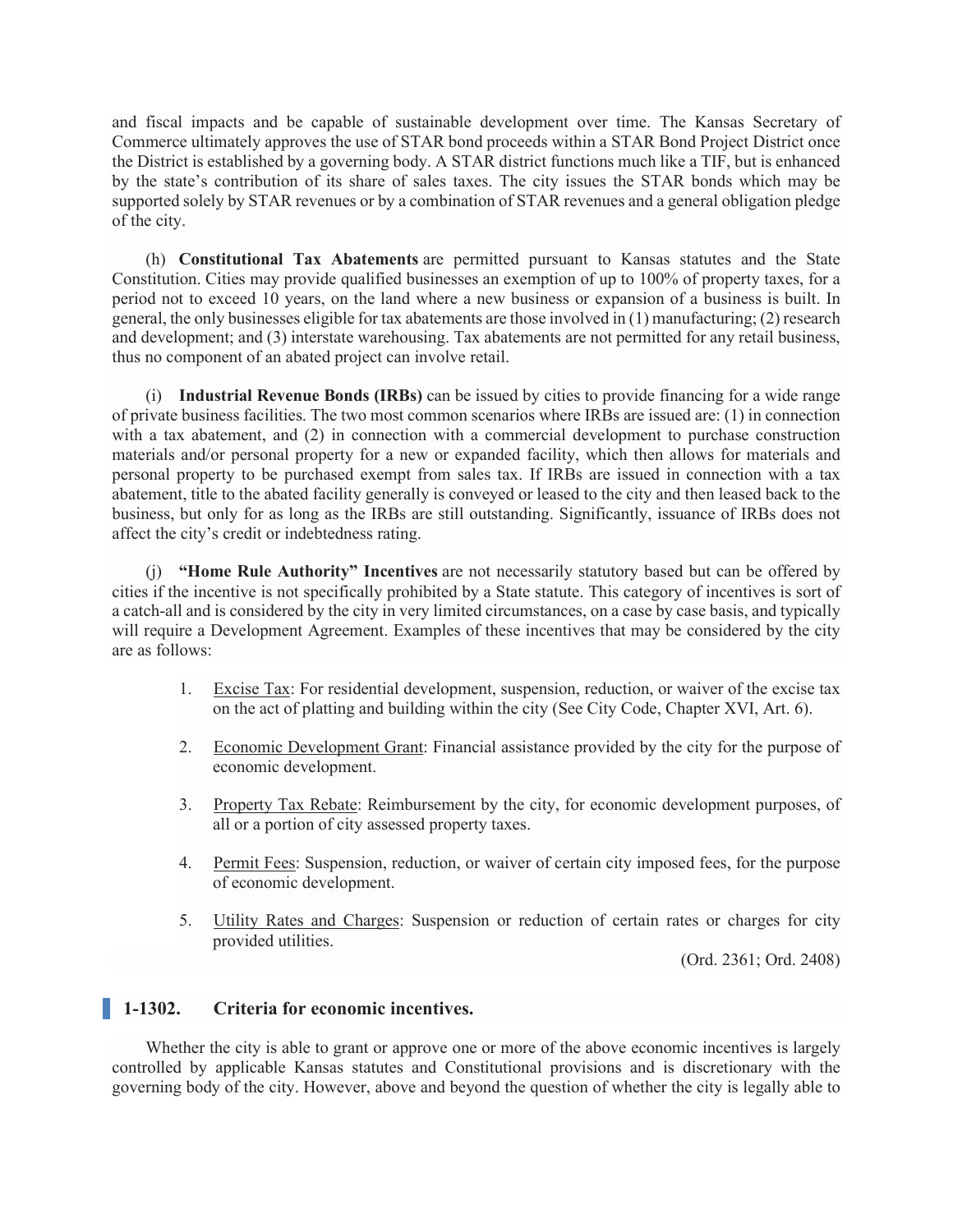grant certain economic incentives, there are certain policy considerations the city will take into account when exercising its discretion on whether to approve an economic incentive.

The city will apply the maximum level of incentives available, in all forms, to projects that specifically and definitively advance our community objectives. The applicant shall align incentive requests with specific elements of the City's Strategic Plan and this incentive philosophy. The governing body will determine the level to which project objectives align with our philosophy and align incentive recommendations appropriately.

The quality of schools in our community are considered a strategic asset. Therefore, applications for incentives will seek to hold the school district harmless from tax deferment decisions and avoid a negative impact to school district funding based on the type of development for a particular project and its impact on the school system.

Subject to any legal requirements, the following considerations or criteria will be weighted, considered, and/or disregarded as inapplicable, depending on the particular application for economic incentives and circumstances of the project, and all within the discretion of the city:

(a)**e** Various locations within the City, and within the City's extraterritorial planning jurisdiction, have been identified which align with the Strategic Plan and the Comprehensive Plan. These areas are indicated on the Incentive Priorities Map, attached as **Exhibit A**

These locations are areas where development or redevelopment are being promoted and encouraged. The map represents areas where the maximum level of incentives may be requested and the areas were intermediate levels of incentives may be applied. Areas outside of those identified on the attached map are of lesser priority for economic development. Incentives in these areas may be granted, but will generally be at lower levels, or shorter terms.

Incentives may be allowed for projects that do not definitively accomplish our strategic objectives but will be considered at lower levels of years of deferment or percentages of deferment. No incentives will be allowed for projects which aren't aligned with the Incentive Priorities Map, or this philosophy.

(b) **Maintain Existing Tax Base**. Granting of the application shall not result in the city, county, school district, or any other taxing jurisdiction affected by the incentive, receiving less tax revenue from the property than was received prior to the incentive.

(c) **Existence of Economic Benefit**. There is a clear demonstration of public purpose and economic benefit to the city through the advancement of the governing body's economic goals which can be established by, but are not limited to, such things as additional quality jobs; increased private capital investment; expanded tax base; importing new wealth into the city; exporting goods from the city; spurring economic development in targeted city locations; and encouraging development of targeted businesses desirable to enhance the city's local economy.

(d) **"But For" Principle**. The incentive should make such a difference to the project that, without the requested incentive, the project will not proceed within the city. A feasibility study as to the project, the requested incentive and the satisfaction of this "but for" test may be required by the city from the applicant, with review by the city's Financial Advisor.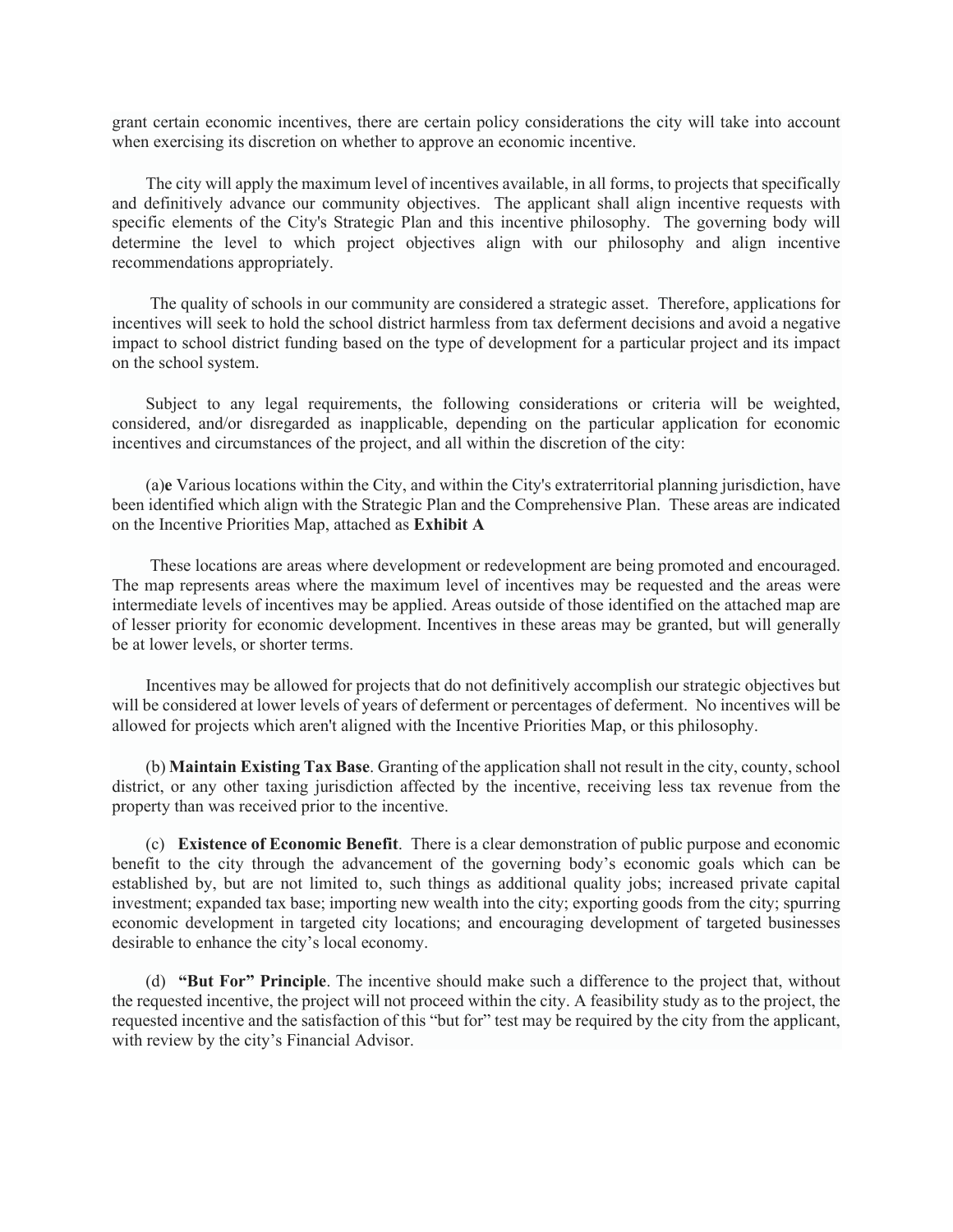(e) **Unfair Competition**. The incentive should not, in the determination of the governing body, create an unfair advantage for one business over another competing business within the city unless there is a substantial overriding benefit to the city as a whole.

(f) **Employment**. For any jobs that will be created because of the incentivized project, the employees performing those jobs will be paid an average wage per employment category that meet or exceeds the average in the Kansas City Metropolitan Area as determined annually by the Kansas Department of Human Resources Wage Survey.

(g) **Targeted Industries and/or Areas**. The project must be a targeted industry and/or located in an area targeted by the governing body for economic development or redevelopment; or has specific site constraints making development more difficult or costly. The current targeted industries include life science/life science support, manufacturing (medical equipment and supplies manufacturing), logistic services/wholesale (packaging and distribution), food processing equipment/commercial equipment merchant wholesalers, administrative service centers/back office, corporate office and research centers. Targeted areas include Commerce Park, Lexington Avenue and the downtown area.

(h) **Cost Benefit/Feasibility Analyses**. A cost/benefit and/or feasibility analysis as to the requested incentive may be required, and will be performed by the city's Financial Advisor, or an outside advisor designated by the city, or by an advisor retained by the applicant and then reviewed by the city's Financial Advisor. The applicant is required to provide all information requested by the City or its advisors necessary to complete this analysis. The result of the analysis should indicate that the benefit of the project, improvement, or establishment, expansion or relocation of the applicant's business, even with the proposed incentive, outweighs the cost to the city and other affected taxing jurisdictions, unless the project meets other goals or priorities of the city.

(i) **Community Involvement**. The governing body places a high priority on the city's businesses being involved in the community and community groups. In considering an application for an economic incentive, the governing body will expect a commitment from the applicant to become involved in the community and to encourage its employees to do the same. The governing body may request that commitments to become involved in the community be memorialized in an agreement between the city and applicant.

(j) **Impact Contributions**. An applicant's willingness to assist the city in addressing impacts of the business locating, or expanding, in the city -- and agreeing to address such issues in an agreement -- will be considered by the governing body when determining whether to grant an economic incentive to the applicant. Examples include, but are not limited to, specialized fire prevention equipment, additional traffic control devices or measures, higher than required spending on building design and landscaping, and increased maintenance of infrastructure in proximity to the business.

(k) **Pirating**. The City discourages applications for economic incentives which deliberately encourage and cause the pirating of business from one Kansas community to another. The City intends to avoid participation in "bidding wars" between cities or areas competing for the location of new businesses or expansion of existing businesses through attempts to offer the largest economic incentives, which is detrimental to the State's economy and the public interest.

**(l) Incentive Level Matrix.** The Incentive Level Matrix, attached as **Exhibit B**, will be the basis for determining eligibility and extend of incentives considered for each of the Incentive Areas shown on the Incentive Priorities Map.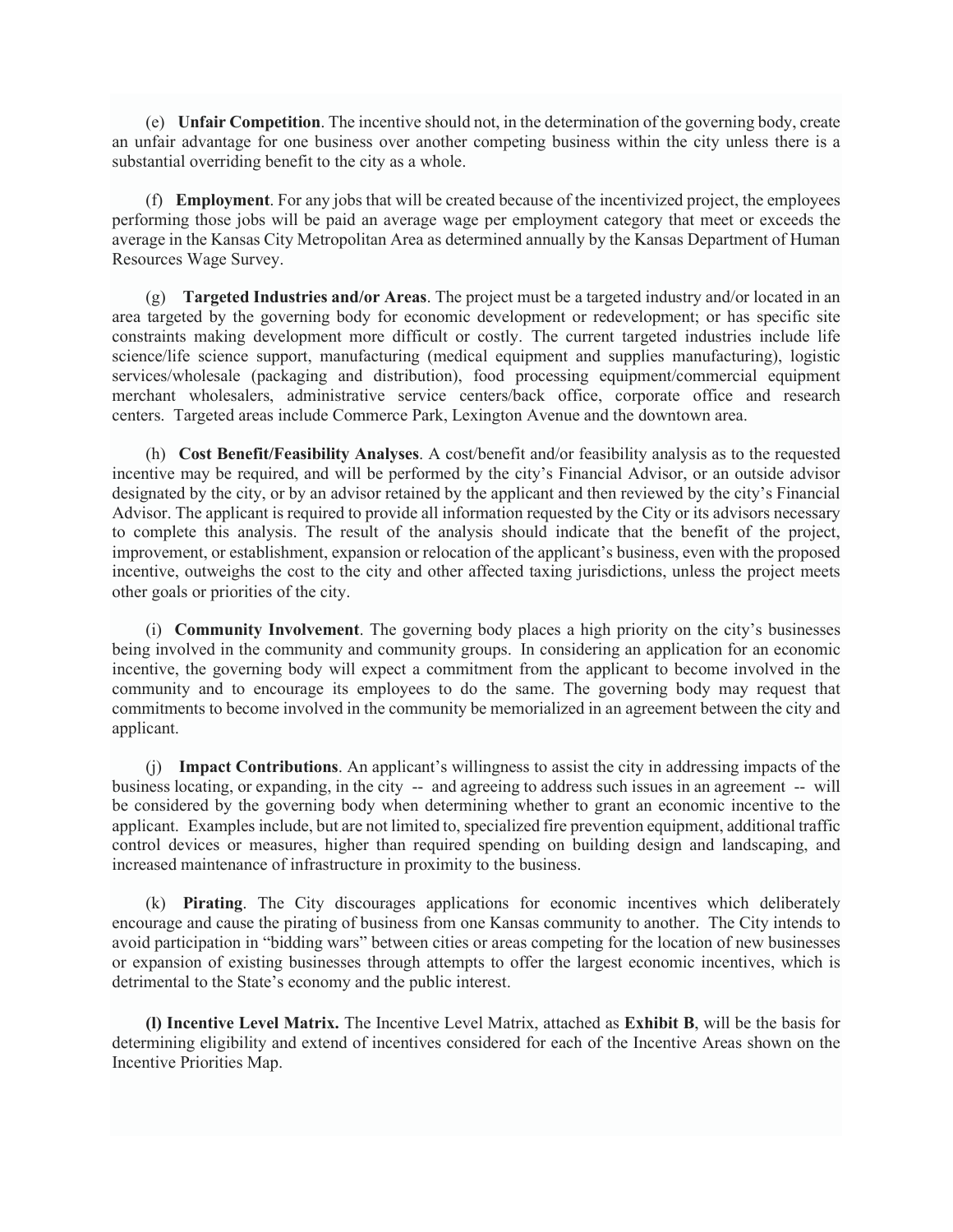(m) **Limitations**. Situations where incentives won't be considered, or which will be reduced, include:

- Residential projects which are not in the downtown district, which don't provide quality affordable housing, and which don't accomplish infill or redevelopment opportunities.
- Where the City has made recent capital investment in infrastructure, such investment will be considered an incentive itself, and will be considered when evaluating incentive requests. Such consideration may include an analysis of the costs of infrastructure investment compared to the economic benefit of the proposed development and the future development of areas served by the infrastructure.
- Projects where the investment in infrastructure accomplished by the incentive does not benefit surrounding property or other community opportunities.

(Ord. 2361; Ord. 2408)

## **1-1303. Criteria specific to tax abatements.**

In addition to the criteria set forth in Section 1-1302, the following criteria will be considered by the city when presented with an application for a tax abatement:

(a) **Capital Investment**. An applicant establishing a new business should be making a minimum capital investment in the city of at least \$5,000,000. An applicant expanding an existing business, defined to be any business that has a significant physical presence within the city as an owner or tenant, should be making a capital investment in the city of at least \$1,000,000. The term capital investment shall apply to the acquisition cost of land and building improvements, but shall not include tangible personal property constituting capital assets for accounting purposes.

(b) **Duration and Amount of Abatement**. Application of the criteria set forth in Sections 1-1302 and 1-1303 will be considered in determining whether an abatement should be given to the applicant and, if so, the length and amount of abatement granted. In no event shall an abatement exceed ten (10) years.

(c) **Special Assessments**. A tax abatement shall not affect the liability of such property for any special assessments levied or to be levied against such property.

(Ord. 2361; Ord. 2408)

#### **1-1304. Procedures for economic incentives.**

Many of the economic incentives described in Section 1-1301 require compliance with statutory procedures specific to the incentive requested. The below procedures are not intended to supplant or modify those statutory procedures, but rather are intended to provide the applicant a framework for having a requested incentive considered by the city.

(a) **Initial Meetings**. The applicant will first have a telephone or in-person meeting with the city administrator to discuss the general nature of a project and/or the economic incentive requested. The city administrator will thereafter advise the applicant of any required future meetings with the city administrator and/or the city's Finance Team. The city's Finance Team generally will be the mayor, the city administrator, and the director of the local Economic Development Corporation. Depending on the project and economic incentives requested, the Finance Team may be expanded to include representatives of the city governing body, city attorney, city Financial Advisor, and city Bond Counsel.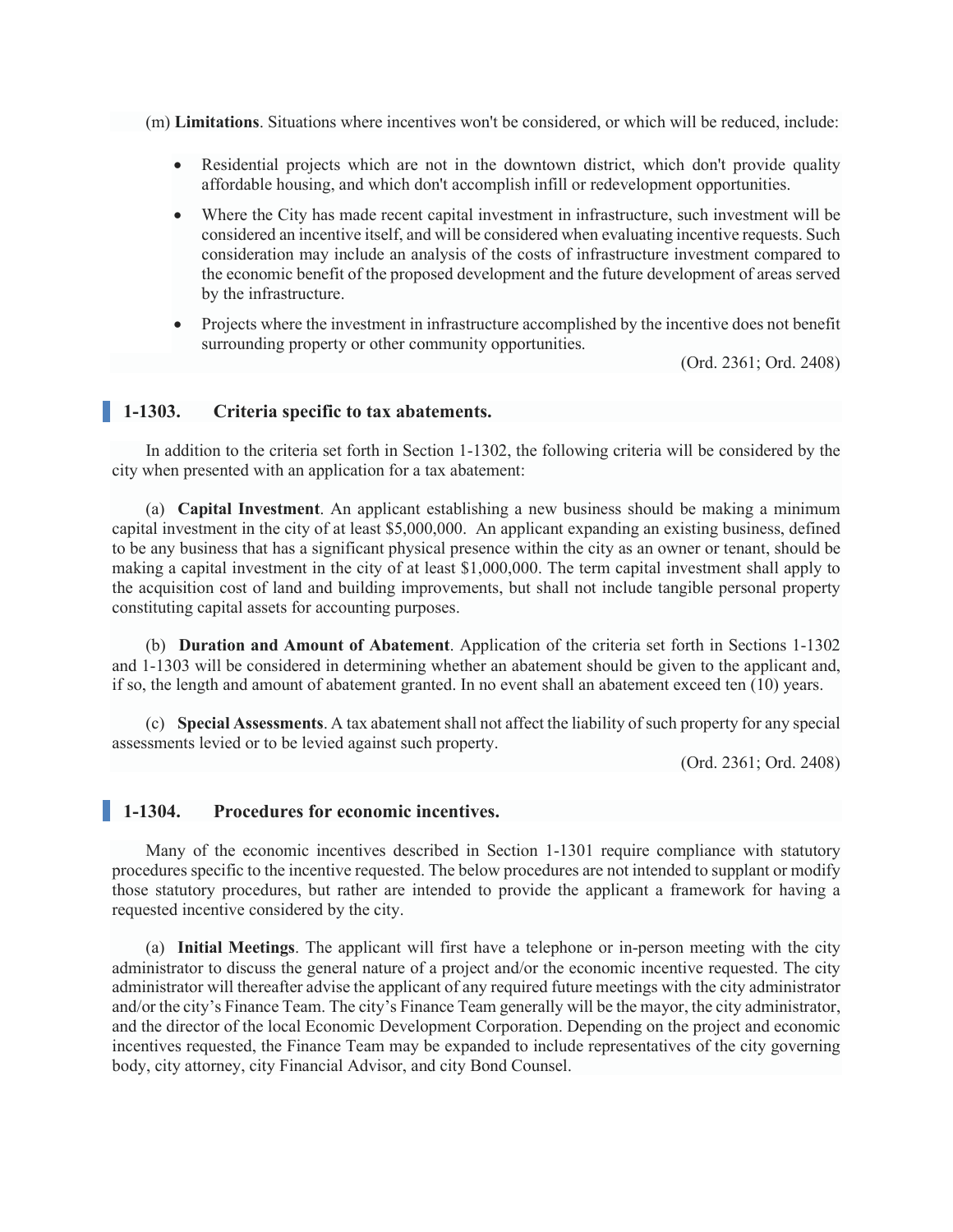(b) **Funding Agreement**. If the project or economic incentive requested will require the services of the city's Financial Advisor and/or Bond Counsel or any other out of pocket fees and expenses by the city to consider the applicant's project or requests, the applicant will be required to agree to a Funding Agreement with the city whereby the applicant agrees to deposit and replenish an escrow fund to cover the city's out of pocket costs directly attributable to the applicant's application and/or request for economic incentives.

(c) **Formal Application**. The City's uniform application for economic incentives (attached hereto as Exhibit  $C$  – but may be amended from time to time by the city administrator) will be completed and submitted by the applicant to the city clerk. After receipt of the application, the city administrator may convene additional meetings with the applicant and/or with the Finance Team to discuss the project, economic incentives, and/or the application submitted.

(d) **Presentation to the Governing Body**. The applicant will be given an opportunity to present information about their project, and/or economic incentives requested, to the city governing body. The presentation may be in the form of a workshop or as part of a regularly scheduled city governing body meeting. The city administrator, with the assistance of other city staff, will present information and recommendations developed as part of meetings with the applicant and/or with the Finance Team.

(e) **Presentation of Feasibility and/or Cost/Benefit Analysis**. After the initial meetings and formal application, the city administrator will determine whether a feasibility study and/or cost benefit analysis will be required by the applicant, and will indicate to the applicant if the study or analysis needs to be completed before or after presentation to the governing body. Unless otherwise directed by the city administrator, the applicant will submit any feasibility studies to the city for review by the city Financial Advisor, and any cost/benefit analyses will be conducted by the city Financial Advisor based on project information provided by the applicant. The applicant will timely provide any additional information requested by the city in order to complete such analyses.

(Ord. 2361; Ord. 2408)

#### **1-1305. Procedures specific to tax abatements.**

Kansas law requires that an official policy and procedure be adopted by the city for the granting of tax abatements. The within policy and procedure shall constitute said official policy and procedure and, in addition to the above noted criteria and procedures, the following will be required:

(a) **Cost/Benefit Analysis**. The city's Financial Advisor will complete and submit to the city governing body a cost/benefit analysis of the abatement requested by the applicant as required by Kansas law, and said analysis will include the effect of the abatement on all taxing jurisdictions that will be affected by the abatement, including the State of Kansas.

(b) **Public Hearing and Notice**. No sooner than seven days after an official notice of hearing is published, and the governing bodies of the school district and county where the property to be exempted is located have been provided written notice of the hearing, the city will hold a public hearing on whether to grant the requested tax abatement.

(c) **Resolution**. Before making a decision to grant a constitutional tax abatement, the governing body shall adopt a resolution finding that the property being considered for exemption is to be used exclusively for an Article 11, §13 purpose (e.g. manufacturing, research and development, or storing of goods traded in interstate commerce). If the business is relocating within the state, the resolution will state that the secretary of commerce has determined that such relocation is necessary to prevent the business from leaving the state.